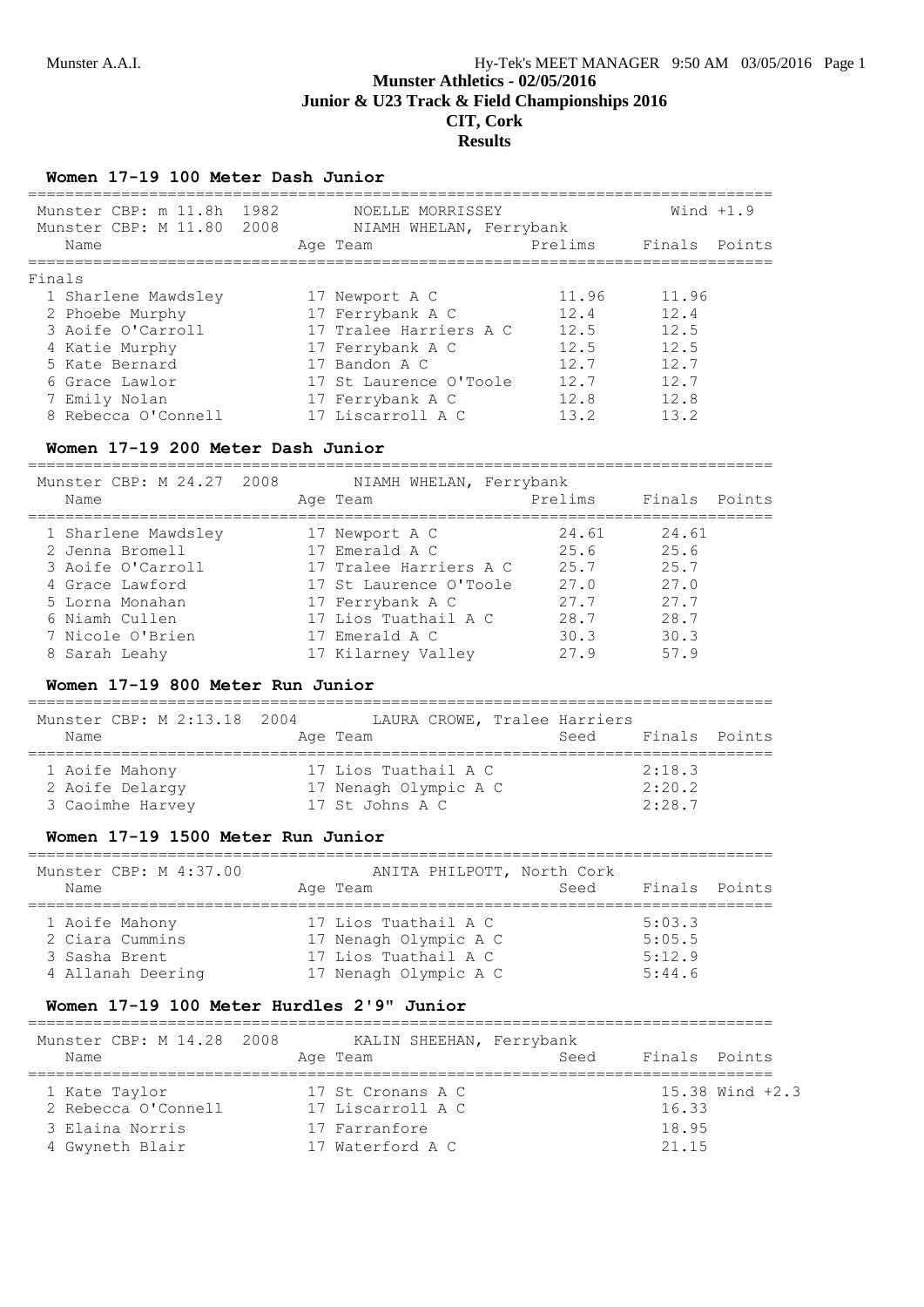# **Munster Athletics - 02/05/2016 Junior & U23 Track & Field Championships 2016**

# **CIT, Cork Results**

# **Women 17-19 400 Meter Hurdles 2'6" Junior**

| Munster CBP: M 1:00.20 2008<br>Name | KALIN SHEEHAN, Ferrybank<br>Age Team | Seed | Finals Points |
|-------------------------------------|--------------------------------------|------|---------------|
| 1 Clodagh O'Mahony                  | 17 Dooneen A C                       |      | 1:03.4        |
| 2 Denise O'Connor                   | 17 Tramore A C                       |      | 1:09.7        |

## **Women 3000 Meter Race Walk JUNIOR**

|                     | Finals   |
|---------------------|----------|
|                     |          |
| 17 Waterford A C    | 14:51.71 |
| 17 Waterford A C    | 16:51.32 |
| 17 Waterford A C    | 17:11.32 |
| 17 Carrig na Bhfear | 18:27.55 |
|                     | Age Team |

## **Women 17-19 4x100 Meter Relay Junior**

| Team                     | Prelims | Finals Points |  |
|--------------------------|---------|---------------|--|
| 1 Liscarroll A C 'A'     | 52 R    | 52.8          |  |
| 2 Nenagh Olympic A C 'A' | 544     | 544           |  |

## **Women 17-19 4x400 Meter Relay Junior**

| Team                                             | Seed Finals Points               |  |
|--------------------------------------------------|----------------------------------|--|
| 1 Nenagh Olympic A C 'A'<br>2 Liscarroll A C 'A' | $4 \cdot 24$ 2<br>$4 \cdot 39$ 1 |  |

# **Women 17-19 High Jump Junior**

| Munster CBP: M 1.70m 1994 | OLIVE SCULLY, Emerald |      |               |
|---------------------------|-----------------------|------|---------------|
| Name                      | Age Team              | Seed | Finals Points |
| 1 Deirbhile Ryan          | 17 Nenagh Olympic A C |      | 1.60m         |

# **Women 17-19 Pole Vault Junior**

| Munster CBP: M 2.70m 2008 |          | LISA HOULIHAN, West Waterford |      |                   |  |
|---------------------------|----------|-------------------------------|------|-------------------|--|
| Name                      | Age Team |                               | Seed | - Finals - Points |  |
|                           |          |                               |      |                   |  |
| 1 Clodagh Walsh           |          | 17 Abbey Striders A C         |      | 2.60m             |  |

## **Women 17-19 Long Jump Junior**

| Munster CBP: M 6.04m 1985<br>Name    | TERRI HORGAN, Mallow<br>Age Team         | Seed | Finals Points  |  |
|--------------------------------------|------------------------------------------|------|----------------|--|
| 1 Kate Taylor                        | 17 St Cronans A C                        |      | 5.45m<br>5.36m |  |
| 2 Rachel Bowler<br>3 Denise O'Connor | 17 Tralee Harriers A C<br>17 Tramore A C |      | 5.21m          |  |
| 4 Grace Furlong<br>5 Katie Murphy    | 17 Waterford A C<br>17 Ferrybank A C     |      | 4.95m<br>4.71m |  |
| 6 Aoibheann O'Brien                  | 17 Tralee Harriers A C                   |      | 4.59m          |  |
| 7 Hannah Murphy<br>8 Sarah O'Keeffe  | 17 Leevale A C<br>17 Liscarroll A.C.     |      | 4.53m<br>4.00m |  |
|                                      |                                          |      |                |  |

## **Women 17-19 Triple Jump Junior**

| Munster CBP: M 11.56m 2014 |  |  |          | MARIA CAREY, Newport |      |               |  |
|----------------------------|--|--|----------|----------------------|------|---------------|--|
| Name                       |  |  | Age Team |                      | Seed | Finals Points |  |
|                            |  |  |          |                      |      |               |  |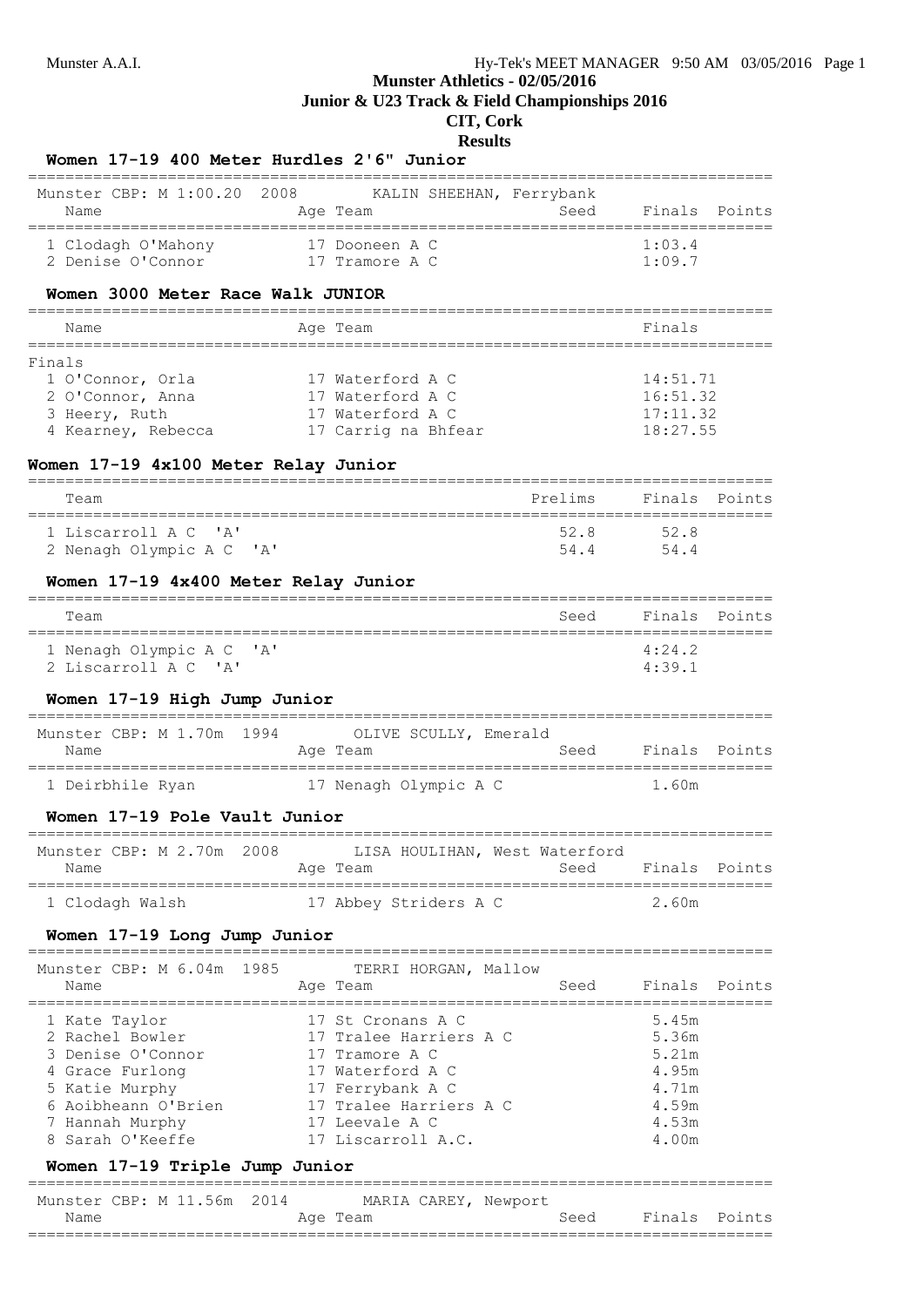#### Munster A.A.I. Hy-Tek's MEET MANAGER 9:50 AM 03/05/2016 Page 1

# **Munster Athletics - 02/05/2016 Junior & U23 Track & Field Championships 2016 CIT, Cork**

# **Results**

| 1 Maria Carey   | 17 Newport A C         | 11.35m |
|-----------------|------------------------|--------|
| 2 Kate Taylor   | 17 St Cronans A C      | 10.73m |
| 3 Grace Furlong | 17 Waterford A C       | 10.59m |
| 4 Rachel Bowler | 17 Tralee Harriers A C | 10.23m |
| 5 Lorna Monahan | 17 Ferrybank A C       | 9.65m  |

#### **Women 17-19 Shot Put 4kg Junior**

| Munster CBP: M 12.92m 2008<br>Name  | CLAIRE FITZGERALD, Tralee Harriers<br>Age Team | Seed Finals Points |
|-------------------------------------|------------------------------------------------|--------------------|
| 1 Deirbhile Ryan<br>2 Vickie Cusack | 17 Nenagh Olympic A C<br>17 Liscarroll A C     | 11.26m<br>9.63m    |
| 3 Rebecca Ryan                      | 17 Nenagh Olympic A C                          | 8.82m              |
| 4 Sarah O'Keeffe                    | 17 Liscarroll A.C.                             | 7.90m              |
| 5 Leanne Cronin                     | 17 Farranfore                                  | 7.22m              |
| 6 Elaina Norris                     | 17 Farranfore                                  | 6.68m              |

## **Women 17-19 Discus Throw 1kg Junior**

================================================================================ Munster CBP: M 41.50m 2008 CLAIRE FITZGERALD, Tralee Harriers Name Mage Team Age Team Seed Finals Points ================================================================================ 1 Ann Marie Torsney 17 Fingallians A.C. 39.84m 2 Kathleen Heery 17 Waterford A C 27.37m 3 Jade O'Farrell Bond 17 Borrisokane A C 24.51m 4 Leanne Cronin 17 Farranfore 22.74m 5 Rebecca Ryan 17 Nenagh Olympic A C 20.16m 6 Elaina Norris 17 Farranfore 18.80m

#### **Women 17-19 Hammer Throw 4kg Junior**

| Munster CBP: M 58.26m 2011<br>Name                                                                       | Age Team                                                                                            | CARA KENNEDY, Ferrybank<br>Seed | Finals Points                                  |
|----------------------------------------------------------------------------------------------------------|-----------------------------------------------------------------------------------------------------|---------------------------------|------------------------------------------------|
| 1 Aoife Vaughan Witt<br>2 Jade O'Farrell Bond<br>3 Kathleen Heery<br>4 Leanne Cronin<br>5 Sarah O'Keeffe | 17 Borrisokane A C<br>17 Borrisokane A C<br>17 Waterford A C<br>17 Farranfore<br>17 Liscarroll A.C. |                                 | 46.30m<br>38.56m<br>32.22m<br>26.08m<br>17.22m |

#### **Women 17-19 Javelin Throw 600gr Junior**

| Munster CBP: M 45.10m 1990 | MARY T REALE, Limerick AC | Finals Points |
|----------------------------|---------------------------|---------------|
| Name                       | Age Team                  | Seed          |
| 1 Orla O'Brien             | 17 Waterford A C          | 39.87m        |
| 2 Lauren O'Mahony          | 17 Youghal A C            | 31.65m        |
| 3 Vickie Cusack            | 17 Liscarroll A C         | 29.86m        |
| 4 Leah Hutton              | 17 St. Laurence O'To      | 28.69m        |
| 5 Jodie Cusack             | 17 Liscarroll A C         | 23.28m        |

#### **Women 20-23 100 Meter Dash U23**

| Munster CBP: M 12.00 1991 | JEAN O'GORMAN, Nenagh Olympic | Finals Points |
|---------------------------|-------------------------------|---------------|
| Name                      | Age Team                      | Seed          |
| 1 Lilly Ann O'Hora        | 23 Dooneen A C                | 12.7          |

#### **Women 20-23 200 Meter Dash U23**

#### ================================================================================